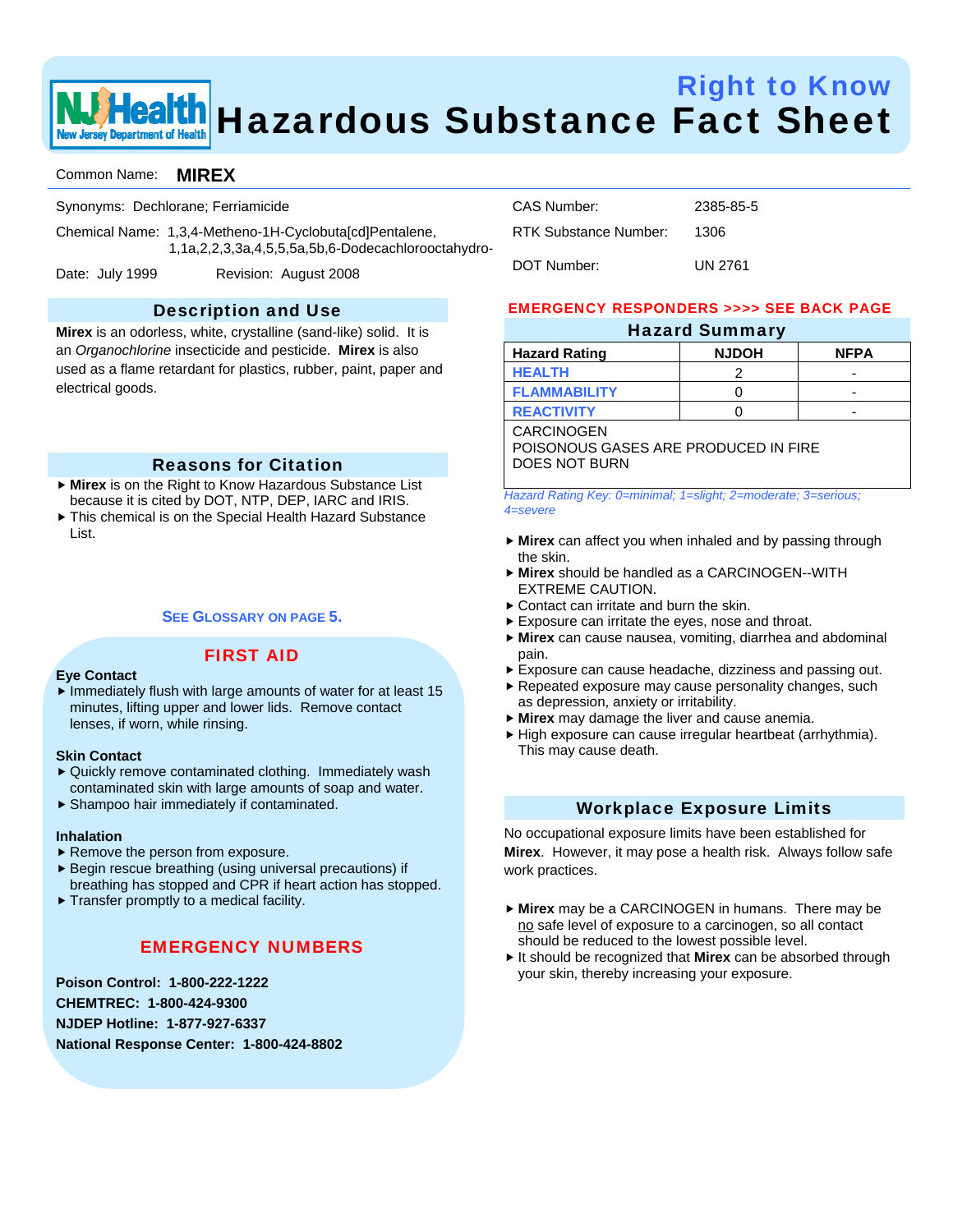# Determining Your Exposure

- Read the product manufacturer's Material Safety Data Sheet (MSDS) and the label to determine product ingredients and important safety and health information about the product mixture.
- $\blacktriangleright$  For each individual hazardous ingredient, read the New Jersey Department of Health Hazardous Substance Fact Sheet, available on the RTK website (www.nj.gov/health/eoh/rtkweb) or in your facility's RTK Central File or Hazard Communication Standard file.
- $\blacktriangleright$  You have a right to this information under the New Jersey Worker and Community Right to Know Act, the Public Employees Occupational Safety and Health (PEOSH) Act if you are a public worker in New Jersey, and under the federal Occupational Safety and Health Act (OSHA) if you are a private worker.
- ▶ The New Jersey Right to Know Act requires most employers to label chemicals in the workplace and requires public employers to provide their employees with information concerning chemical hazards and controls. The federal OSHA Hazard Communication Standard (29 CFR 1910.1200) and the PEOSH Hazard Communication Standard (N.J.A.C. 12:100-7) require employers to provide similar information and training to their employees.

This Fact Sheet is a summary of available information regarding the health hazards that may result from exposure. Duration of exposure, concentration of the substance and other factors will affect your susceptibility to any of the potential effects described below.

# Health Hazard Information

#### **Acute Health Effects**

The following acute (short-term) health effects may occur immediately or shortly after exposure to **Mirex**:

- $\triangleright$  Contact can irritate and burn the skin with rash and redness.
- $\blacktriangleright$  Exposure can irritate the eyes, nose and throat.
- ▶ Mirex can cause nausea, vomiting, diarrhea and abdominal pain.
- ▶ Exposure can cause headache, dizziness, muscle weakness, fatigue, convulsions (fits) and passing out.

#### **Chronic Health Effects**

The following chronic (long-term) health effects can occur at some time after exposure to **Mirex** and can last for months or years:

### *Cancer Hazard*

- **Mirex** may be a CARCINOGEN in humans since it has been shown to cause lung and thyroid cancer in animals.
- $\triangleright$  Many scientists believe there is no safe level of exposure to a carcinogen.

#### *Reproductive Hazard*

**Mirex** may damage the developing fetus and the testes (male reproductive glands).

#### *Other Effects*

- $\blacktriangleright$  Repeated exposure may cause personality changes, such as depression, anxiety or irritability, and sometimes loss of memory.
- **Mirex** may damage the liver and cause anemia.
- $\blacktriangleright$  High exposure can cause irregular heartbeat (arrhythmia). This may cause death.

### Medical

#### **Medical Testing**

Before beginning employment and at regular times thereafter, (at least annually), the following are recommended:

- $\triangleright$  Complete blood count
- $\blacktriangleright$  Liver function tests

If symptoms develop or overexposure is suspected, the following are recommended:

- ▶ Special 24-48 hour EKG (Holter monitor) to observe and record abnormal heart rhythms
- $\blacktriangleright$  Exam of the nervous system

Any evaluation should include a careful history of past and present symptoms with an exam. Medical tests that look for damage already done are not a substitute for controlling exposure.

Request copies of your medical testing. You have a legal right to this information under the OSHA Access to Employee Exposure and Medical Records Standard (29 CFR 1910.1020).

#### **Mixed Exposures**

 $\blacktriangleright$  More than light alcohol consumption can cause liver damage. Drinking alcohol may increase the liver damage caused by **Mirex**.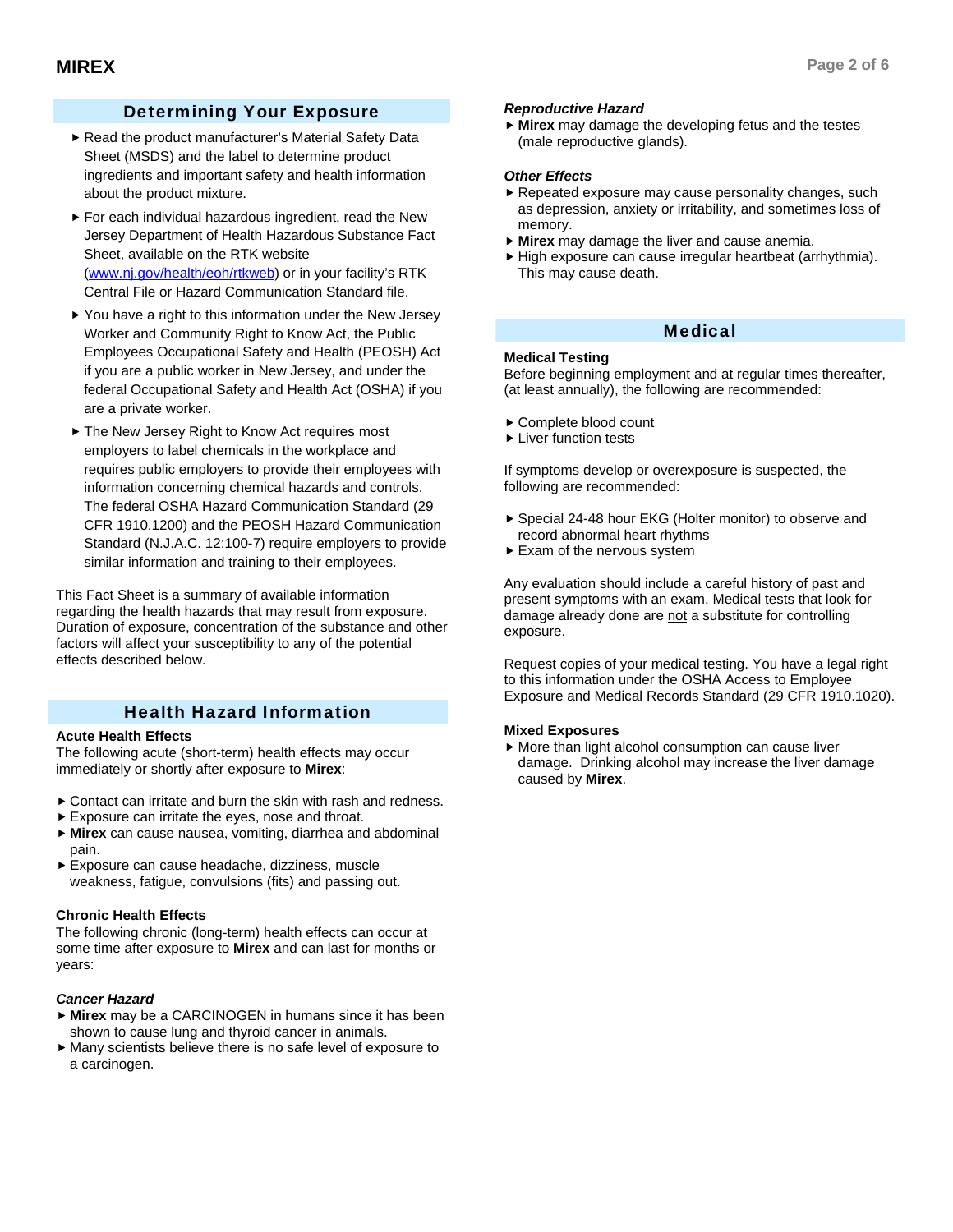# Workplace Controls and Practices

Very toxic chemicals, or those that are reproductive hazards or sensitizers, require expert advice on control measures if a less toxic chemical cannot be substituted. Control measures include: (1) enclosing chemical processes for severely irritating and corrosive chemicals, (2) using local exhaust ventilation for chemicals that may be harmful with a single exposure, and (3) using general ventilation to control exposures to skin and eye irritants. For further information on workplace controls, consult the NIOSH document on Control Banding at www.cdc.gov/niosh/topics/ctrlbanding/.

The following work practices are also recommended:

- $\blacktriangleright$  Label process containers.
- $\blacktriangleright$  Provide employees with hazard information and training.
- $\blacktriangleright$  Monitor airborne chemical concentrations.
- $\blacktriangleright$  Use engineering controls if concentrations exceed recommended exposure levels.
- $\blacktriangleright$  Provide eye wash fountains and emergency showers.
- $\blacktriangleright$  Wash or shower if skin comes in contact with a hazardous material.
- $\blacktriangleright$  Always wash at the end of the workshift.
- $\triangleright$  Change into clean clothing if clothing becomes contaminated.
- $\triangleright$  Do not take contaminated clothing home.
- $\triangleright$  Get special training to wash contaminated clothing.
- $\triangleright$  Do not eat, smoke, or drink in areas where chemicals are being handled, processed or stored.
- $\blacktriangleright$  Wash hands carefully before eating, smoking, drinking, applying cosmetics or using the toilet.

In addition, the following may be useful or required:

- Use a vacuum or a wet method to reduce dust during cleanup. DO NOT DRY SWEEP.
- $\blacktriangleright$  Use a high efficiency particulate air (HEPA) filter when vacuuming. Do not use a standard shop vacuum.

# Personal Protective Equipment

The OSHA Personal Protective Equipment Standard (29 CFR 1910.132) requires employers to determine the appropriate personal protective equipment for each hazard and to train employees on how and when to use protective equipment.

The following recommendations are only guidelines and may not apply to every situation.

#### **Gloves and Clothing**

- ▶ Avoid skin contact with Mirex. Wear personal protective equipment made from material that can not be permeated or degraded by this substance. Safety equipment suppliers and manufacturers can provide recommendations on the most protective glove and clothing material for your operation.
- $\triangleright$  Safety equipment manufacturers recommend Silver Shield®/4H® and Viton for gloves and DuPont Tychem® BR, LV, Responder® and TK; Kappler® Zytron® 500; and Saint-Gobain ONESuit®TEC, or the equivalent, as protective materials for *Aromatic Halogen compounds*.
- $\blacktriangleright$  All protective clothing (suits, gloves, footwear, headgear) should be clean, available each day, and put on before work.

#### **Eye Protection**

- $\blacktriangleright$  Wear eye protection with side shields or goggles.
- $\triangleright$  Wear a face shield along with goggles when working with corrosive, highly irritating or toxic substances.

#### **Respiratory Protection**

*Improper use of respirators is dangerous.* Respirators should only be used if the employer has implemented a written program that takes into account workplace conditions, requirements for worker training, respirator fit testing, and medical exams, as described in the OSHA Respiratory Protection Standard (29 CFR 1910.134).

- $\blacktriangleright$  For field applications check with your supervisor and your safety equipment supplier regarding the appropriate respiratory equipment.
- $\triangleright$  Where the potential exists for exposure to **Mirex**, use a NIOSH approved full facepiece respirator with organic vapor/acid gas cartridges and particulate prefilters. Increased protection is obtained from full facepiece powered-air purifying respirators.
- $\blacktriangleright$  Leave the area immediately if (1) while wearing a filter or cartridge respirator you can smell, taste, or otherwise detect **Mirex**, (2) while wearing particulate filters abnormal resistance to breathing is experienced, or (3) eye irritation occurs while wearing a full facepiece respirator. Check to make sure the respirator-to-face seal is still good. If it is, replace the filter or cartridge. If the seal is no longer good, you may need a new respirator.
- $\triangleright$  Consider all potential sources of exposure in your workplace. You may need a combination of filters, prefilters or cartridges to protect against different forms of a chemical (such as vapor and mist) or against a mixture of chemicals.
- $\blacktriangleright$  Where the potential for high exposure exists, use a NIOSH approved supplied-air respirator with a full facepiece operated in a pressure-demand or other positive-pressure mode. For increased protection use in combination with an auxiliary self-contained breathing apparatus operated in a pressure-demand or other positive-pressure mode.

# Fire Hazards

If employees are expected to fight fires, they must be trained and equipped as stated in the OSHA Fire Brigades Standard (29 CFR 1910.156).

- $\blacktriangleright$  Extinguish fire using an agent suitable for type of surrounding fire. **Mirex** itself does not burn.
- **POISONOUS GASES ARE PRODUCED IN FIRE, including** *Hydrogen Chloride*, *Chlorine*, *Phosgene* and *Carbon Tetrachloride*.
- $\blacktriangleright$  Use water spray to keep fire-exposed containers cool.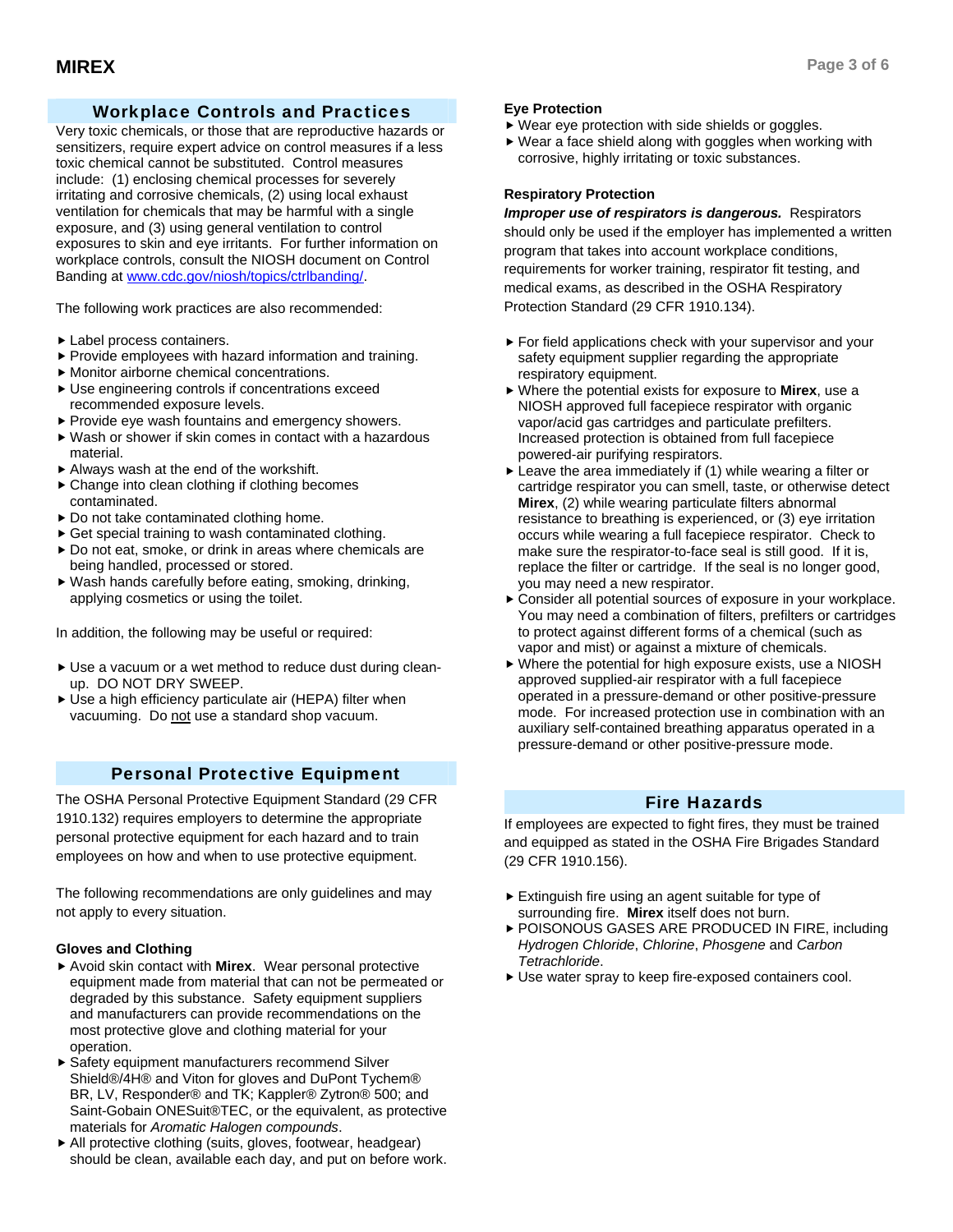# Spills and Emergencies

If employees are required to clean-up spills, they must be properly trained and equipped. The OSHA Hazardous Waste Operations and Emergency Response Standard (29 CFR 1910.120) may apply.

If **Mirex** is spilled, take the following steps:

- $\blacktriangleright$  Evacuate personnel and secure and control entrance to the area.
- $\blacktriangleright$  Eliminate all ignition sources.
- $\triangleright$  Moisten spilled material first or use a HEPA-filter vacuum for clean-up and deposit into sealed containers.
- $\blacktriangleright$  Ventilate and wash area after clean-up is complete.
- ▶ DO NOT wash into sewer.
- $\blacktriangleright$  It may be necessary to contain and dispose of Mirex as a HAZARDOUS WASTE. Contact your state Department of Environmental Protection (DEP) or your regional office of the federal Environmental Protection Agency (EPA) for specific recommendations.

# Handling and Storage

Prior to working with **Mirex** you should be trained on its proper handling and storage.

- ▶ Mirex reacts with OXIDIZING AGENTS (such as PERCHLORATES, PEROXIDES, PERMANGANATES, CHLORATES, NITRATES, CHLORINE, BROMINE and FLUORINE); LITHIUM; and TERTIARY BUTYL ALCOHOL.
- $\triangleright$  Store in tightly closed containers in a cool, well-ventilated area away from SUNLIGHT.

# Occupational Health Information Resources

The New Jersey Department of Health offers multiple services in occupational health. These services include providing informational resources, educational materials, public presentations, and industrial hygiene and medical investigations and evaluations.

#### **For more information, please contact:**

 New Jersey Department of Health Right to Know PO Box 368 Trenton, NJ 08625-0368 Phone: 609-984-2202 Fax: 609-984-7407 E-mail: rtk@doh.state.nj.us Web address: http://www.nj.gov/health/eoh/rtkweb

*The Right to Know Hazardous Substance Fact Sheets are not intended to be copied and sold for commercial purposes.*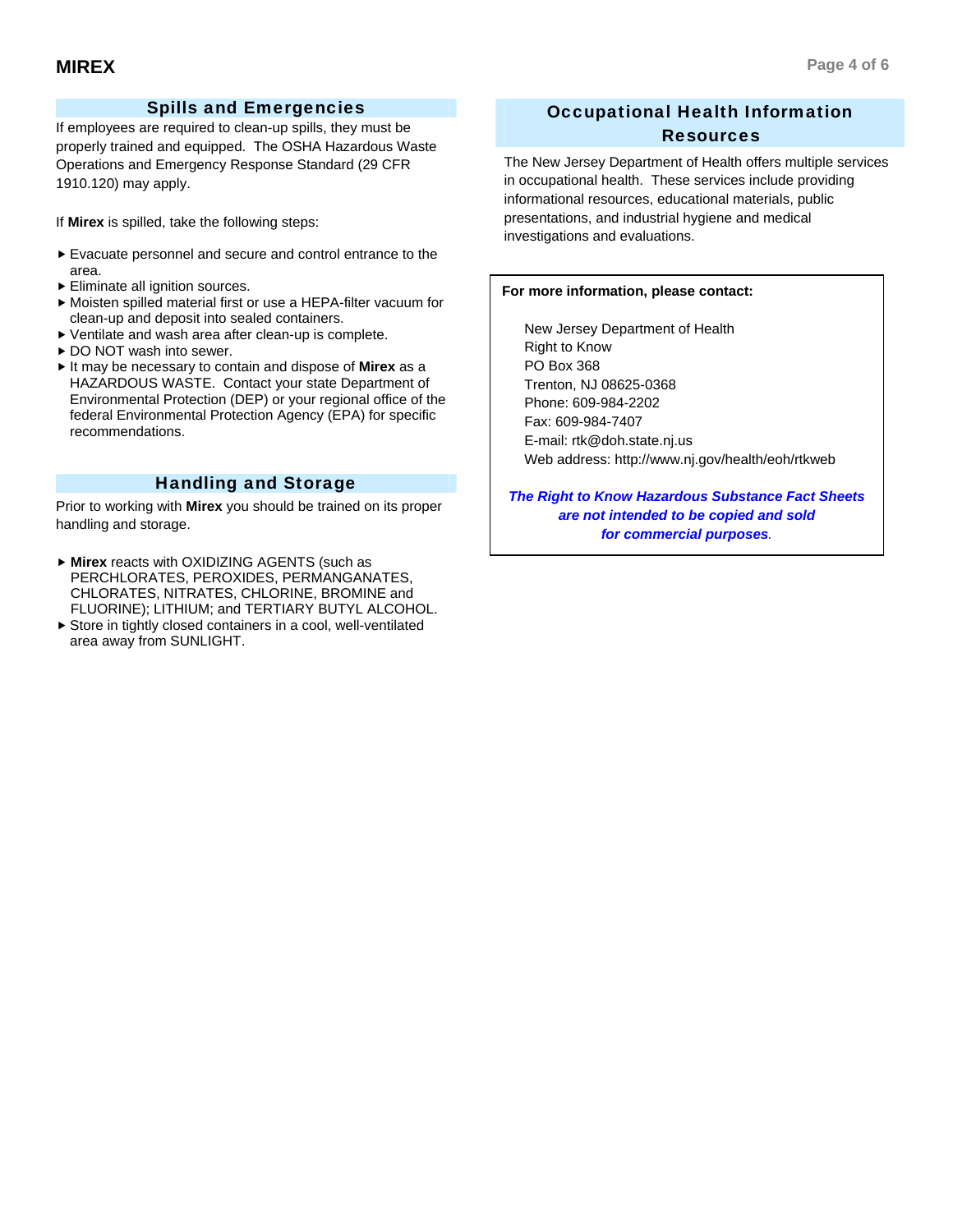#### **GLOSSARY**

**ACGIH** is the American Conference of Governmental Industrial Hygienists. They publish guidelines called Threshold Limit Values (TLVs) for exposure to workplace chemicals.

**Acute Exposure Guideline Levels** (AEGLs) are established by the EPA. They describe the risk to humans resulting from once-in-a lifetime, or rare, exposure to airborne chemicals.

**Boiling point** is the temperature at which a substance can change its physical state from a liquid to a gas.

A **carcinogen** is a substance that causes cancer.

The **CAS number** is unique, identifying number, assigned by the Chemical Abstracts Service, to a specific chemical.

**CFR** is the Code of Federal Regulations, which are the regulations of the United States government.

A **combustible** substance is a solid, liquid or gas that will burn.

A **corrosive** substance is a gas, liquid or solid that causes destruction of human skin or severe corrosion of containers.

**DEP** is the New Jersey Department of Environmental Protection.

**DOT** is the Department of Transportation, the federal agency that regulates the transportation of chemicals.

**EPA** is the Environmental Protection Agency, the federal agency responsible for regulating environmental hazards.

**ERG** is the Emergency Response Guidebook. It is a guide for emergency responders for transportation emergencies involving hazardous substances.

**Emergency Response Planning Guideline** (ERPG) values are intended to provide estimates of concentration ranges where one reasonably might anticipate observing adverse effects.

A **fetus** is an unborn human or animal.

A **flammable** substance is a solid, liquid, vapor or gas that will ignite easily and burn rapidly.

The **flash point** is the temperature at which a liquid or solid gives off vapor that can form a flammable mixture with air.

**IARC** is the International Agency for Research on Cancer, a scientific group.

**Ionization Potential** is the amount of energy needed to remove an electron from an atom or molecule. It is measured in electron volts.

**IRIS** is the Integrated Risk Information System database maintained by federal EPA. The database contains information on human health effects that may result from exposure to various chemicals in the environment.

**LEL** or **Lower Explosive Limit**, is the lowest concentration of a combustible substance (gas or vapor) in the air capable of continuing an explosion.

**mg/m3** means milligrams of a chemical in a cubic meter of air. It is a measure of concentration (weight/volume).

A **mutagen** is a substance that causes mutations. A **mutation** is a change in the genetic material in a body cell. Mutations can lead to birth defects, miscarriages, or cancer.

**NFPA** is the National Fire Protection Association. It classifies substances according to their fire and explosion hazard.

**NIOSH** is the National Institute for Occupational Safety and Health. It tests equipment, evaluates and approves respirators, conducts studies of workplace hazards, and proposes standards to OSHA.

**NTP** is the National Toxicology Program which tests chemicals and reviews evidence for cancer.

**OSHA** is the federal Occupational Safety and Health Administration, which adopts and enforces health and safety standards.

**PEOSHA** is the New Jersey Public Employees Occupational Safety and Health Act, which adopts and enforces health and safety standards in public workplaces.

**Permeated** is the movement of chemicals through protective materials.

**PIH** is a DOT designation for chemicals which are Poison Inhalation Hazards.

**ppm** means parts of a substance per million parts of air. It is a measure of concentration by volume in air.

A **reactive** substance is a solid, liquid or gas that releases energy under certain conditions.

**STEL** is a Short Term Exposure Limit which is usually a 15 minute exposure that should not be exceeded at any time during a work day.

A **teratogen** is a substance that causes birth defects by damaging the fetus.

**UEL** or **Upper Explosive Limit** is the highest concentration in air above which there is too much fuel (gas or vapor) to begin a reaction or explosion.

**Vapor Density** is the ratio of the weight of a given volume of one gas to the weight of another (usually *Hydrogen*), at the same temperature and pressure.

The **vapor pressure** is a measure of how readily a liquid or a solid mixes with air at its surface. A higher vapor pressure indicates a higher concentration of the substance in air and therefore increases the likelihood of breathing it in.